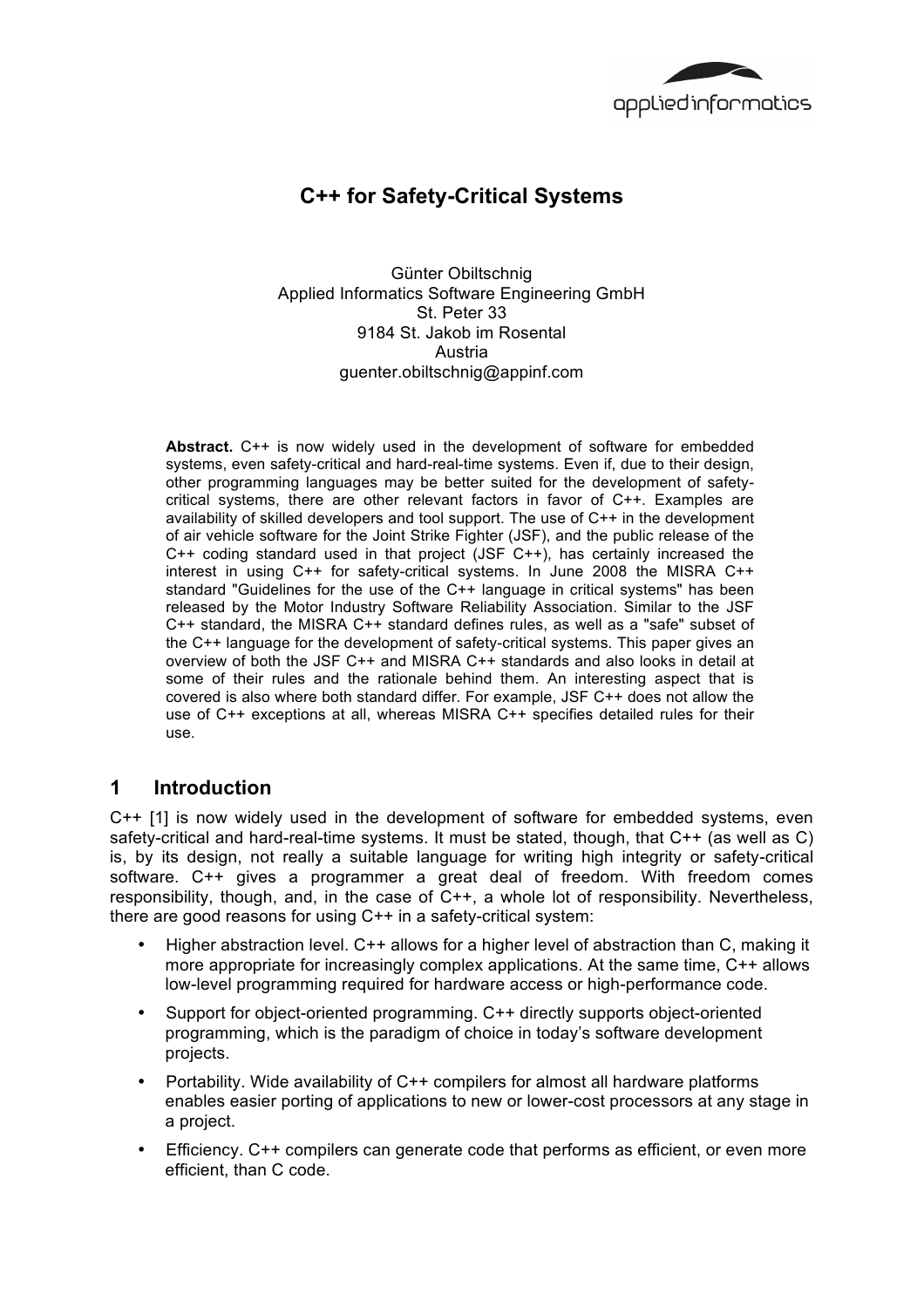- Availability of skilled developers. C++ is one of the most widely used programming languages, and a lot of skilled C++ developers are available.
- Tool support. Many tools that support model-driven development can automatically generate C++ code.
- Maturity. C++ is mature and consequently well-analyzed and tried in practice.

On the other hand, C++ has a lot of issues that limit its suitability for safety-critical systems:

- C++ is a highly complex language. Learning and fully understanding C++ requires a huge learning effort. C++ code does not always do what one would 'intuitively' expect from looking at the source code. At the same time, the high complexity of C++ increases the probability of compiler errors. C++ compiler writers are only humans, after all.
- The semantics of some C++ constructs are not fully specified, leaving room for portability issues – the behavior of a program may vary depending on what compiler was used (undefined, unspecified and implementation-defined behavior).
- C++ makes it very easy for a programmer to make mistakes that cannot be diagnosed by a compiler (e.g., the use of the assignment operator '=' instead of the comparison operator '==').
- C++ does not provide any built-in run-time checking, e.g. for arithmetic overflows or array bound errors.
- While being a strongly-typed language, C++ leaves too many holes to circumvent the type system, deliberately or unintentionally.

When using C++ for safety-critical systems, great care must be taken to avoid any language constructs and code that can potentially lead to unintended program behavior. C has most of these issues as well, though, and this hasn't stopped C becoming one of the most widely used languages in safety-critical systems. This has only been possible through the introduction of coding standards that limit language features to a safe subset that can be used without giving rise to concerns.

## **2 Coding Standards**

The most popular coding standard for using C in safety-critical systems is MISRA-C: Guidelines for the use of the C language in critical systems [2]. First published in 1998 and revised in 2004, MISRA-C specifies a "safe" subset of the C language in the form of 121 required and 20 advisory rules. MISRA-C has enjoyed great adoption among developers of safety-critical applications, not just in the automotive industry, at which it was initially targeted. MISRA-C has also had a great influence on another coding standard for using C++ in safety-critical systems.

The "Joint Strike Fighter Air Vehicle C++ Coding Standards for the System Development and Demonstration Program" [3], or "JSF C++" in short, was kind of revolutionary, as it signaled a move away from Ada as the mandated programming language for avionics software by the US Department of Defense. JSF C++, while taking many rules from MISRA-C, is a bit different in concept from MISRA-C (and the new MISRA-C++) as it also defines coding style and metric guidelines, which the MISRA standards don't have. For example, AV Rule 1 requires that *"[a]ny one function (or method) will contain no more than 200 logical source lines of code*", and AV Rule 50 requires that *"[t]he first word of the name of a class, structure, namespace, enumeration, or type created with typedef will begin with an uppercase letter. All others letters will be lowercase.*" In total, JSF C++ defines 221 rules.

The current trend to move from C to  $C_{++}$  in the development of critical systems has lead to the publication of MISRA-C++ [4] in the summer of 2008. MISRA-C++ takes many rules from MISRA-C: 2004 and adds many more C++ specific rules, bringing it to a total of 228 rules.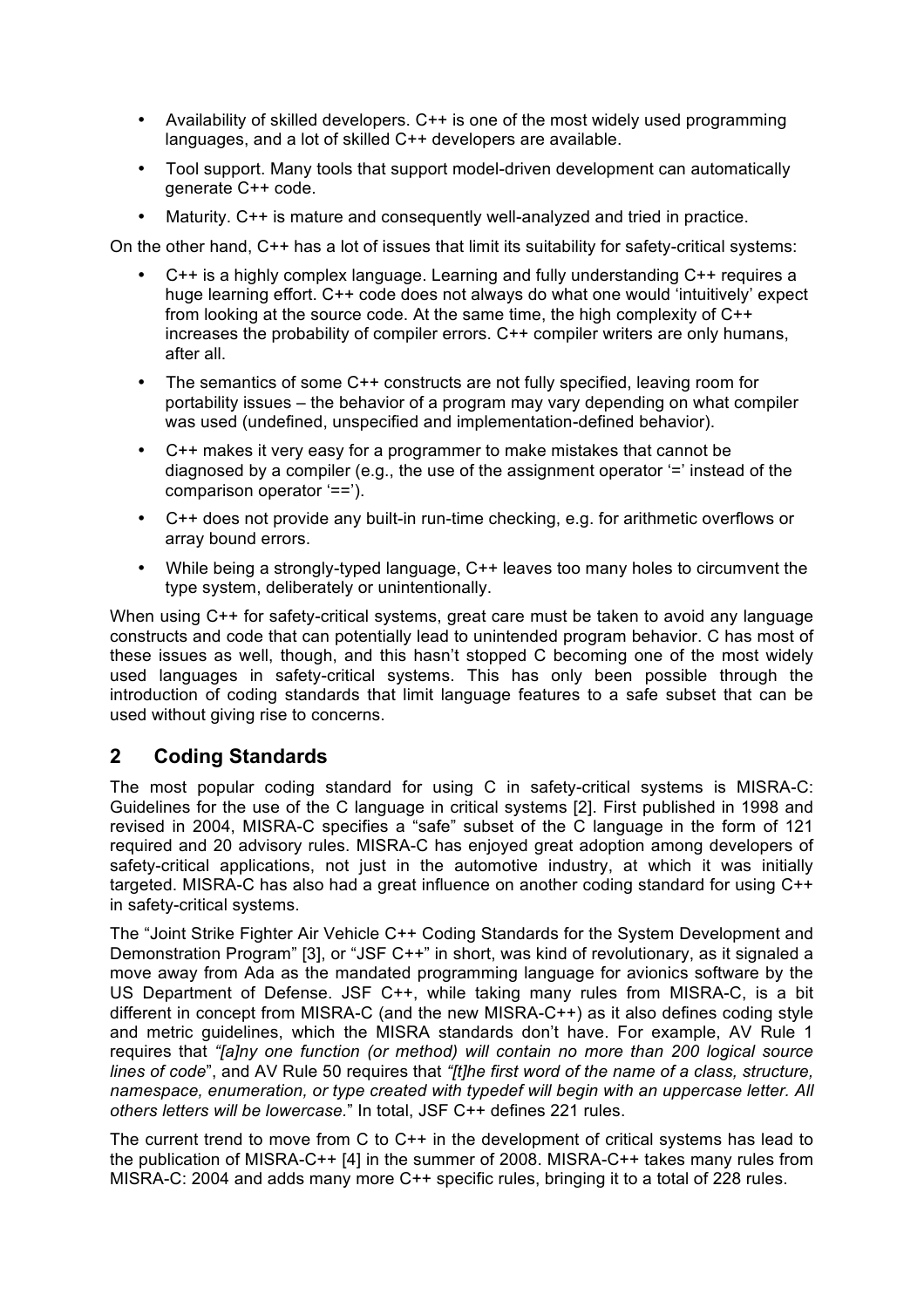# **3 Issues with C++ in Safety-Critical Systems**

An analysis of MISRA-C++ and JSF C++ reveals many issues that must be taken great care of when using C++ in a safety-critical system. Some of these issues are briefly discussed in the following.

#### **Preprocessor**

Use of the preprocessor is strongly restricted by coding standards. Basically the only allowed use of the preprocessor is to implement include guards, preventing multiple inclusion of the same header file.<sup>1</sup> Other uses of macros, e.g. to define constants or to define inline macros are forbidden. Generally, C++ provides better alternatives for most uses of preprocessor macros. For defining constants, C++ supports the const keyword, as well as enumerations. Inline functions are a much better alternative than inline macros, avoiding all of the problems associated with functional macros and macro arguments.

#### **Implementation-defined, unspecified and undefined behavior**

The C++ standard specifies the exact (required) behavior for most, but not for all language elements. Certain language constructs are described as implementation-defined, unspecified or undefined.

Implementation-defined means that the compiler writer is free to implement a certain language construct in any way he sees appropriate, as long as the exact behavior is consistent, documented, and the compilation succeeds. The standard may specify a number of allowable behaviors from which to choose one, or it may leave it entirely up to the compiler writer.

Unspecified is similar, except that the behavior of the implementation need not be documented and need not even be consistent.

Undefined behavior means that the standards does not place any requirements whatsoever on the implementation. The compiler may even fail when compiling such a language construct, or the program may silently produce incorrect results. MISRA-C++ also defines the notion *indeterminate*, which specifies undefined behavior arising due to an omission in the C++ standard.

Code that relies on implementation-defined, unspecified or undefined behavior is not portable, and thus forbidden by coding standards. The same applied to code using proprietary compiler extensions.

#### **Error-prone language constructs**

C++ allows many constructs that can easily lead to erroneous code. Examples are switch statements, where coding standards restrict the placement of case labels and require a break (or throw) to terminate every non-empty switch-clause, as well as a default case.

For if, else, switch, which, for and do … while statements, the body must be a compound statement, with the exception of else being followed immediately by another if. All if … else constructs shall be terminated with an else clause. Restrictions are placed on the use of null statements (single semicolons). The use of for loops is also guarded by rules covering the use of loop counters, control variables, etc. Use of the goto statement is strongly restricted; set imp/longimp is forbidden at all.

**TELEVITHE**<br><sup>1</sup> Some compilers also provide proprietary mechanisms to prevent multiple inclusion of a header file (in the form of #pragma directives), but these are not allowed by MISRA-C and JSF C++.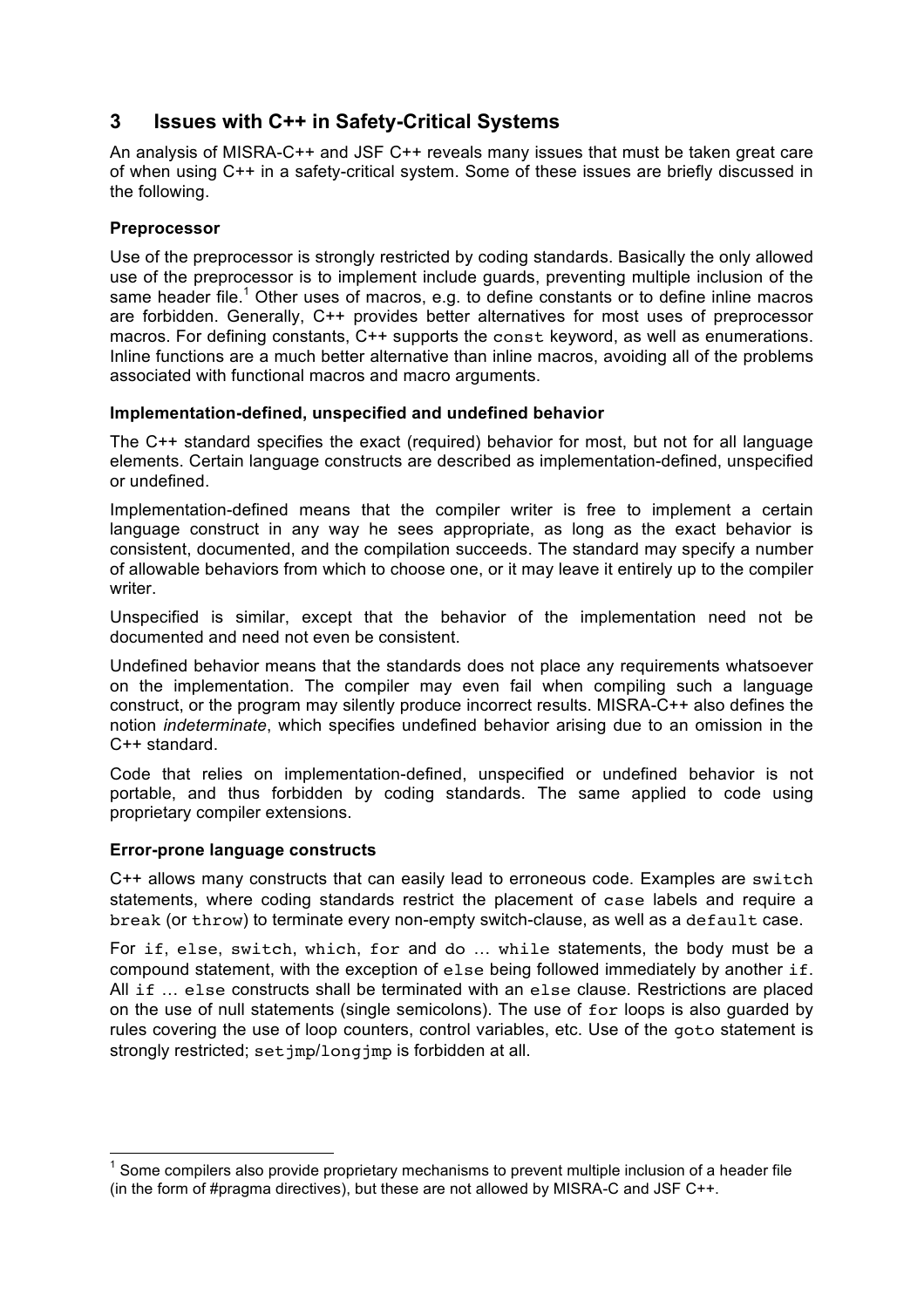#### **Type System**

The type system in C++ has many loopholes that make it easy to circumvent it. Coding standards severely restrict the use of implicit or explicit type conversions (casts), as these can easily lead to a loss of information. The C++ standard does not define fixed sizes for built-in types, making it harder to write portable code requiring fixed-size integers, for example. In addition, C++ (as well as C) does all arithmetic operations in either int or long, depending on the original operand types. Prior to an arithmetic operation, integral types (signed/unsigned short and signed/unsigned char) are promoted to int. This can easily lead to non-portable code, as the following example shows:

```
short i = 10000;
short j = 8;
int32 result = i * j;
```
On a system where int is 32 bits (and short is 16 bits), the result will be as 80000, as one would expect considering that the multiplication is carried out with both operands promoted to int. However, on a system where int is just 16 bits, the result will be undefined, as the multiplication will be carried out in 16-bit, will thus overflow, and only the (wrong) result will then be converted to int32.

The plain char type is problematic, as it can be either signed or unsigned. In C++, char, unsigned char and signed char are all distinctive types. Coding standards only allow the use of the plain char type for holding character values and forbid the use of the plain char type for arithmetic operations, as this leads to non-portable code.

#### **Classes**

Coding standard put a strong focus on encapsulation, meaning that member variables of a class must generally be private, and any undesired access to member variables (e.g., though a member function returning a non-const pointer a reference to it) must be prevented. Multiple inheritance should be avoided, with the exception of using multiple interface classes (classes only having pure virtual member functions as members) as base classes. Special care is required when dealing with compiler-generated default constructors and assignment operators.

#### **Dynamic Memory**

Use of dynamic or heap memory (new, delete) is generally strongly restricted in safetycritical systems.

# **4 A Comparison of MISRA-C++ and JSF C++**

From a C++ developer's perspective, a comparison of MISRA-C++ and JSF C++ is a rewarding exercise, as it shows some interesting similarities, differences and even conflicts between the two standards and sharpens the eye for any potential issues arising out of the use of C++ in safety-critical systems.

MISRA-C++ and JSF C++ have common roots in MISRA-C. MISRA-C++ takes many rules from MISRA-C, as does JSF C++. Another thing that both standards have in common is their dislike for macros, basically only allowing the use of macros for include guards, while at the same time making the use of include guards in header files mandatory. Both standards require the use of defensive programming techniques (run-time checks) and recommend the use of static analysis tools (MISRA-C++ Rule 0-3-1, AV Rule 15). There are a lot of "common sense" rules (e.g., avoiding "stupid" names, always initialize variables, etc.), where both standards agree as well.

MISRA-C++ does not have any rules or guidelines regarding coding style or metrics. In the introductory text however, the authors of MISRA-C++ recommend the selection of an